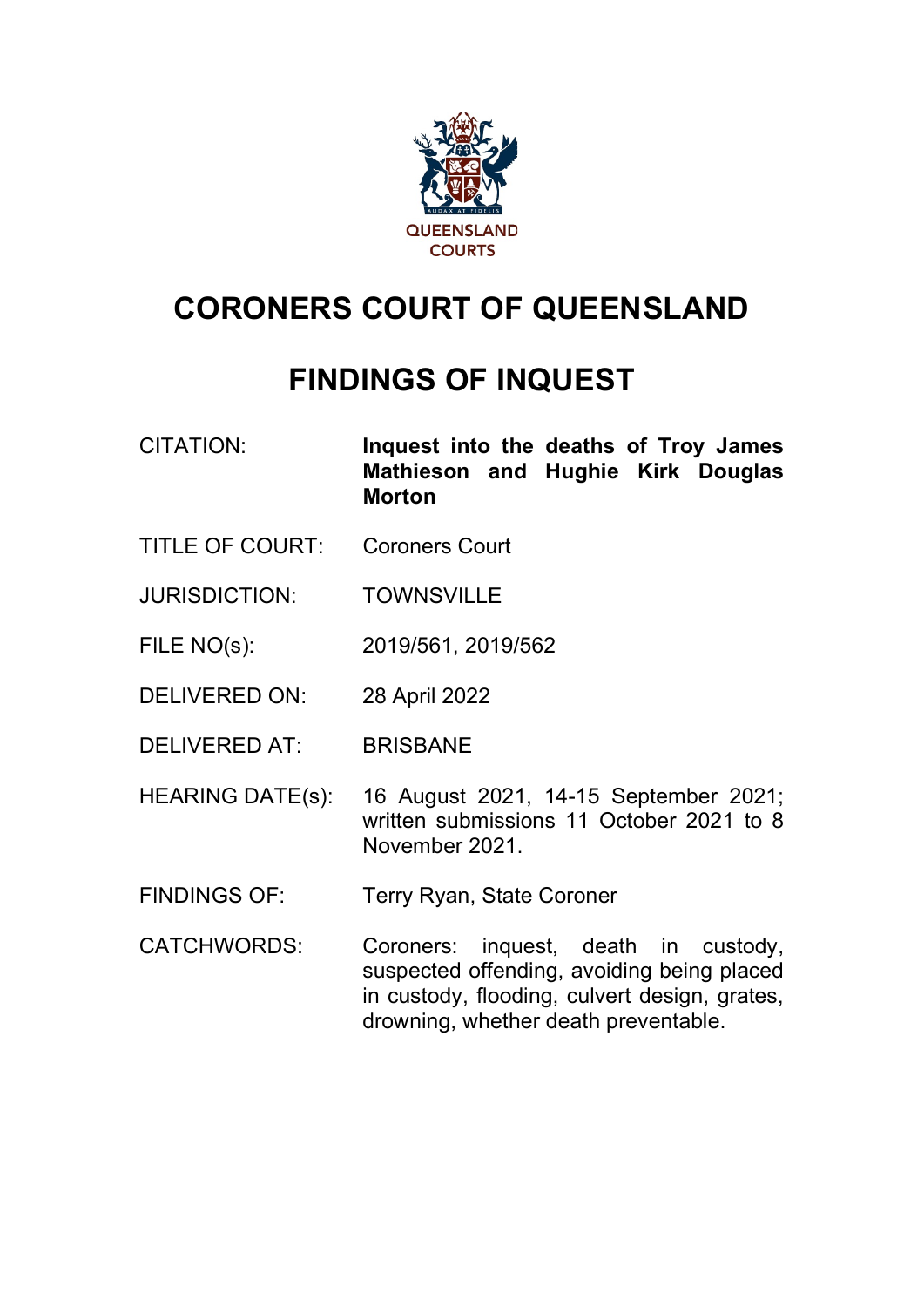# REPRESENTATION:

| <b>Counsel Assisting:</b>                                  | Ms Melia Benn                                                  |
|------------------------------------------------------------|----------------------------------------------------------------|
| Family:                                                    | Ms Angela Taylor, ATSILS                                       |
| Commissioner of Police:                                    | Mr Ian Fraser, QPS                                             |
| <b>Townsville City Council:</b>                            | Ms Sally Robb, instructed by Clayton Utz.                      |
| Officers Davies, Wylie,<br>Stallard, Matheson<br>and York: | Mr Calvin Gnech, Gnech and Associates                          |
| Inspector Roger Whyte:                                     | Mr Justin Greggery QC instructed by Purcell<br>Taylor Lawyers. |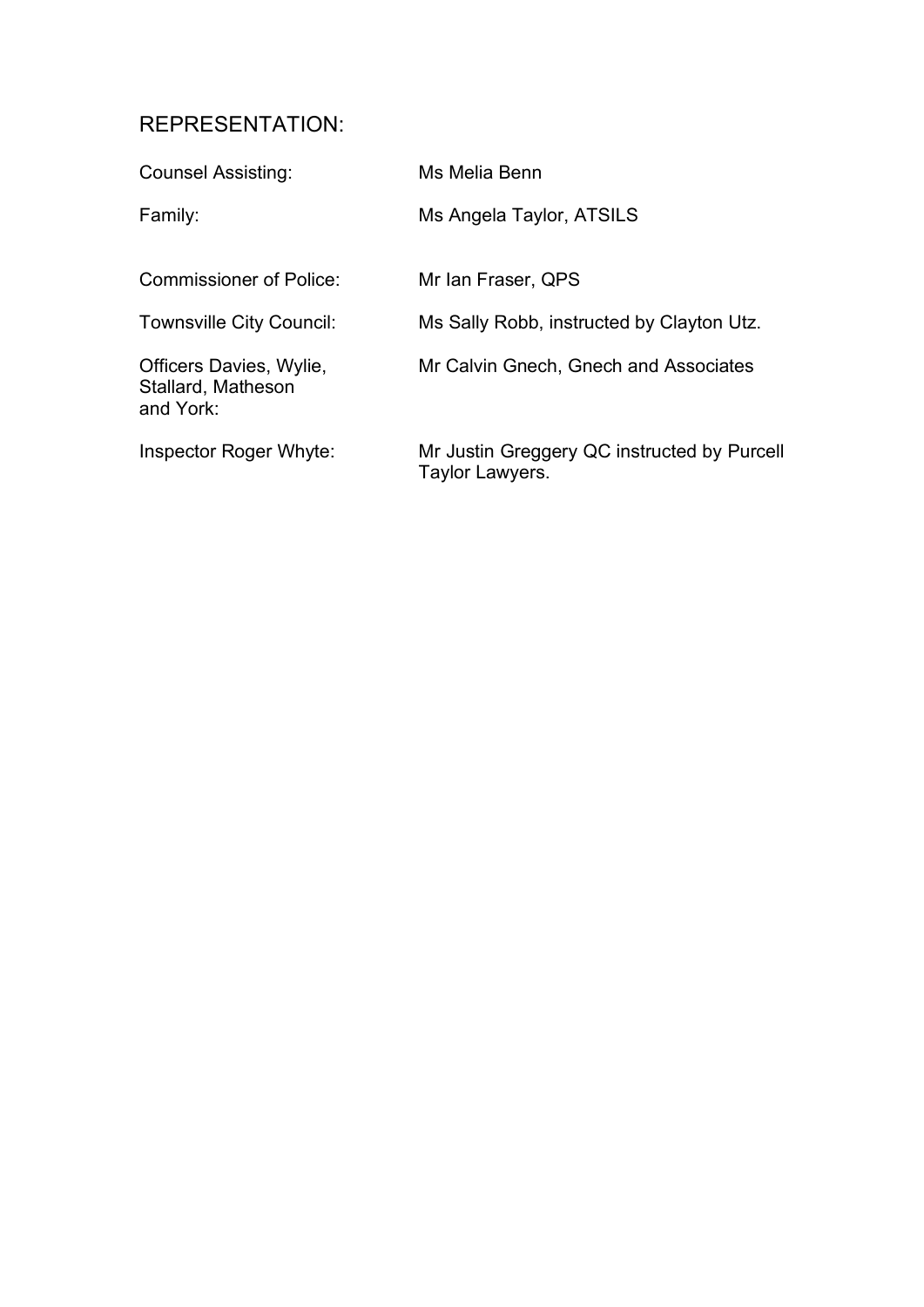|                                                                         | 14 |
|-------------------------------------------------------------------------|----|
|                                                                         |    |
|                                                                         |    |
|                                                                         |    |
| Whether having a grate installed on the culvert would have been         |    |
|                                                                         |    |
| Whether the decision to categorise Mr Mathieson and Mr Morton as wanted |    |
| persons instead of missing persons was outcome changing18               |    |
|                                                                         |    |
|                                                                         |    |

# Contents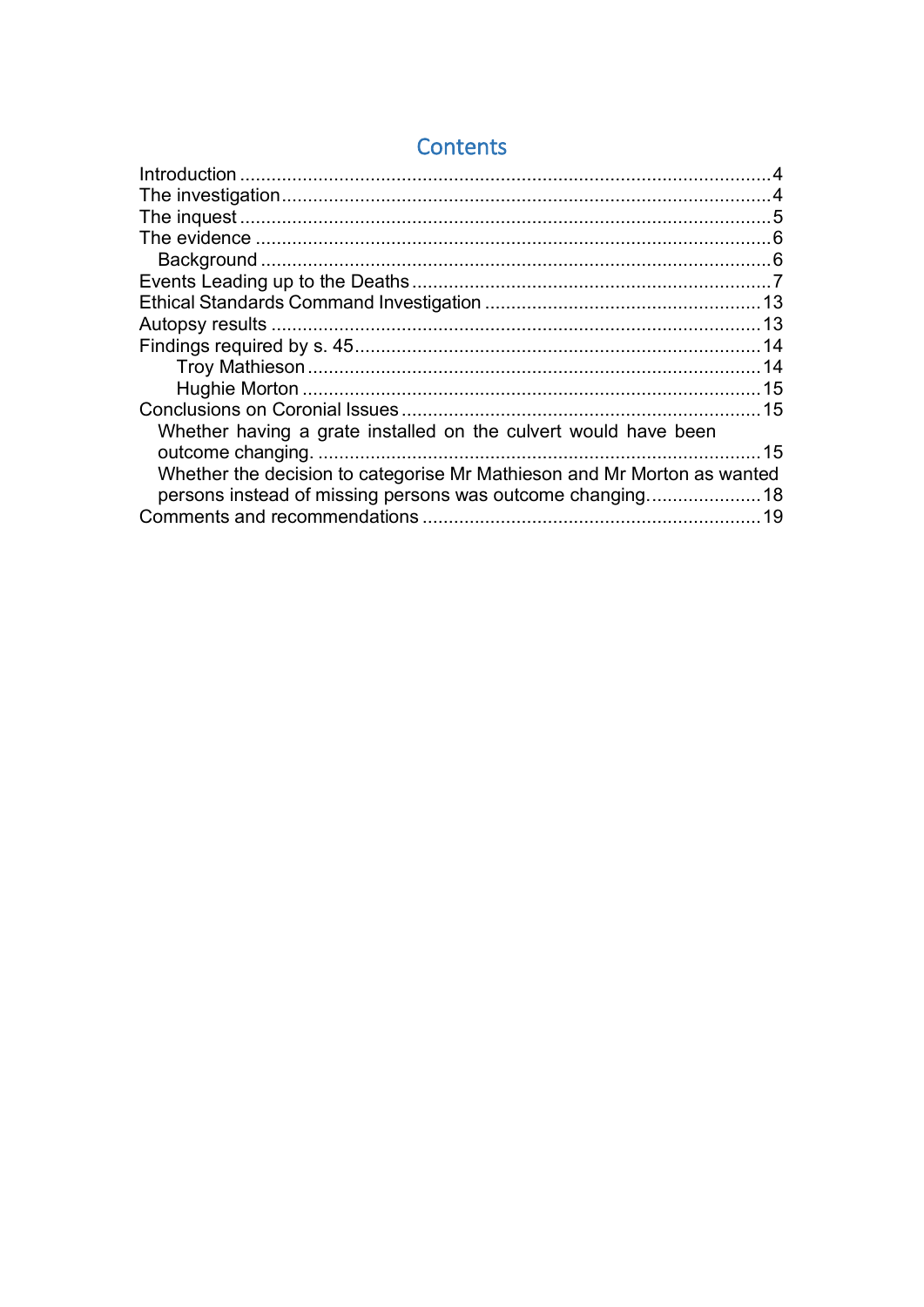# <span id="page-3-0"></span>**Introduction**

- 1. Troy Mathieson and Hughie Morton were young Aboriginal men. They both passed away in flood waters early on 4 February 2019 at Aitkenvale in Townsville. They were aged 23 and 21 years respectively.
- 2. At 7:20pm on 3 February 2019, the water level in the Ross River Dam had reached 248% of full supply volume. By 8:30pm all gates were fully open, with a peak discharge of 1,888m3/s. The dam level peaked at 43.03m (251% of full supply volume) at 11:50pm on Sunday 3 February.[1](#page-3-2)
- 3. As a result of increased flows within Ross River, river flows broke the banks within the Aitkenvale area sometime in the afternoon/early evening of 3 February 2019. The peak of these flows from the Aitkenvale breakout is estimated to have occurred between 8:00pm and 9:00pm on 3 February [2](#page-3-3)019, based on stream level-gauge records.<sup>2</sup>
- 4. A disaster had been declared under the *Disaster Management Act 2003* after extensive flooding as a consequence of the extreme monsoon event that had commenced in late January 2019. Several thousand homes were inundated, including many in the suburb of Aitkenvale. It was reported to be the largest rainfall event in 120 years. There had also been over 700 calls for police assistance in the Townsville area on 3 February 2019.
- 5. At around 3:30am on 4 February 2019 Troy and Hughie were interrupted by an unmarked police vehicle while they were on the premises of the Dan Murphy's store at Aitkenvale. After police arrived, they jumped over a fence at the rear of the property and entered a flooded drain. The depth of the water in the drain was approaching 2 metres, submerging the culvert entrance. The flood waters pushed them into the pipes in the culvert that ran under Ross River Road and exited near the Aitkenvale Library on Petunia Street. Their bodies were found in that location on 5 February 2019.

# <span id="page-3-1"></span>**The investigation**

- 6. The investigation into the circumstances leading to these deaths was conducted by Detective Acting Sergeant Neil Parker from the Queensland Police Service, Ethical Standards Command (ESC), Internal Investigations Group (IIG).
- 7. After being notified of the deaths a team of investigators from the ESC were deployed to investigate the actions of police involved in the incident. Two members of the Crime and Corruption Commission were also in attendance to overview the ESC investigation.

<span id="page-3-2"></span><sup>1</sup> Independent Review of Ross River Flooding, February 2019 <https://www.igem.qld.gov.au/monsoon-trough-rainfall-and-flood-review>

<span id="page-3-3"></span><sup>2</sup> Exhibit H1, p16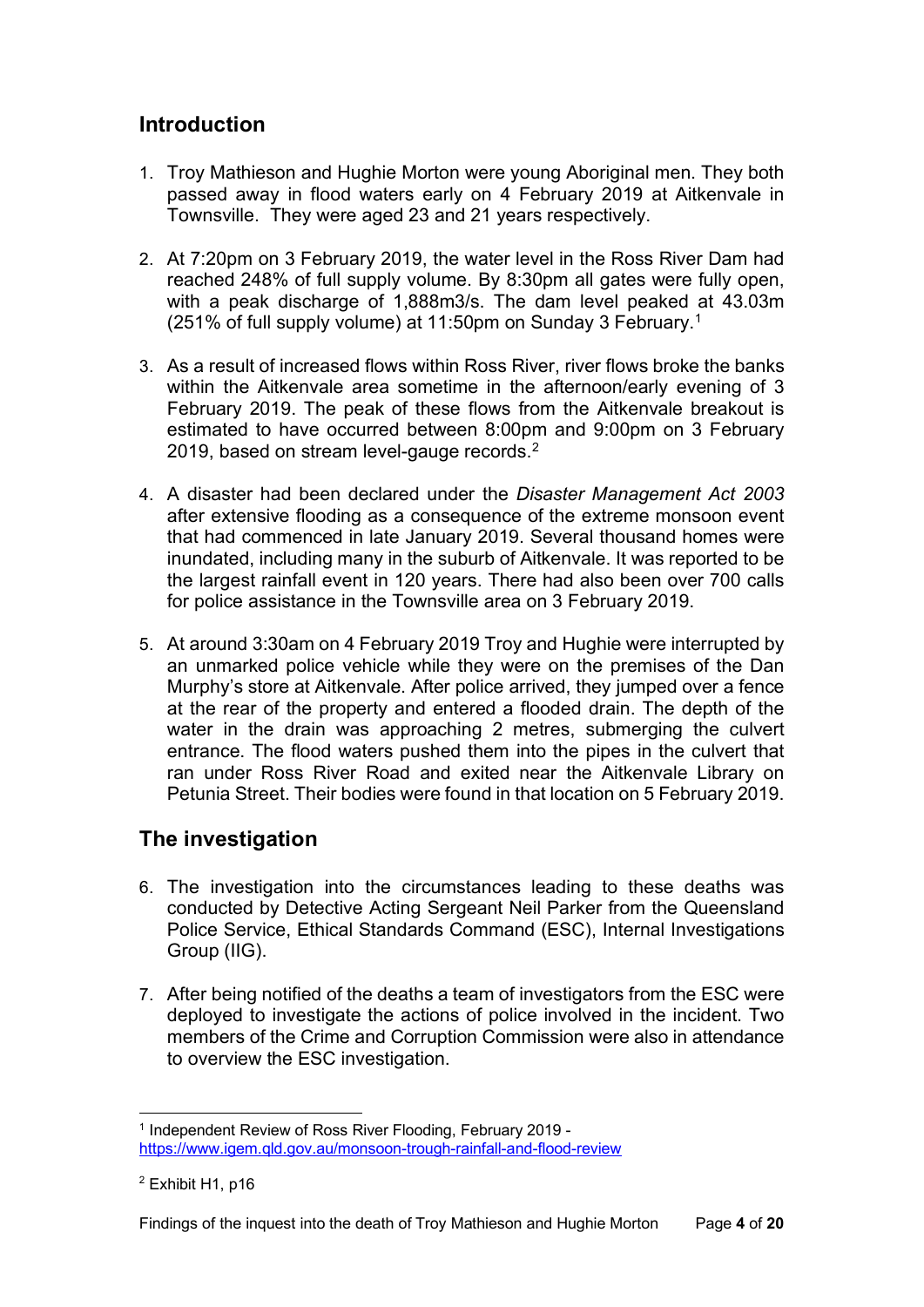- 8. The investigation was informed by statements and recorded interviews with all police officers involved and Troy and Hughie's families.
- 9. Relevant sections of the QPS Operational Procedures Manual were examined. Forensic analysis was conducted, and photographs were taken of the scene. All the police investigation material was tendered at the inquest, including dash-cam and CCTV footage.
- 10. Full internal autopsy examinations, with associated testing, were conducted by Senior Staff Specialist Forensic Pathologist, Dr Botterill. Further photographs were taken during this examination.

# <span id="page-4-0"></span>**The inquest**

- 11. These deaths were considered to have occurred in custody as Troy and Hughie were avoiding being placed in custody when they died. [3](#page-4-1) They were also deaths that happened in the course of a police operation. An inquest was mandatory under the *Coroners Act 2003*. [4](#page-4-2)
- 12. At a pre-inquest conference on 16 August 2021, those granted leave to appear at the inquest were asked to provide written submissions about the proposed issues to be examined during the inquest, the brief of evidence and the witnesses to be called. Ultimately, in addition to the findings required by s45 of the *Coroners Act*, the following issues were explored at the inquest:
	- (a) Whether having a grate installed on the culvert would have been outcome changing; and
	- (b) Whether the decision to categorise Troy and Hughie as wanted persons, instead of missing persons, was outcome changing.
- 13. A view of the scene was conducted on the afternoon of 13 September 2021. There was no water in the drain and culvert at that time. The inquest was held on 14 and 15 September 2021 in the Townsville Court. Twelve witnesses gave evidence over the course of the two-day hearing. The matter was adjourned for written submissions.
- 14. The following witnesses gave oral evidence at inquest:
	- Mr Russell Parker
	- Senior Constable Warren Davies
	- Senior Constable Simon Wylie
	- Senior Constable Grant Stallard
	- Senior Sergeant Joe Matheson

<span id="page-4-1"></span><sup>3</sup> *Coroners Act 2003*, s 10(1)(c)

<span id="page-4-2"></span> $4 s 27$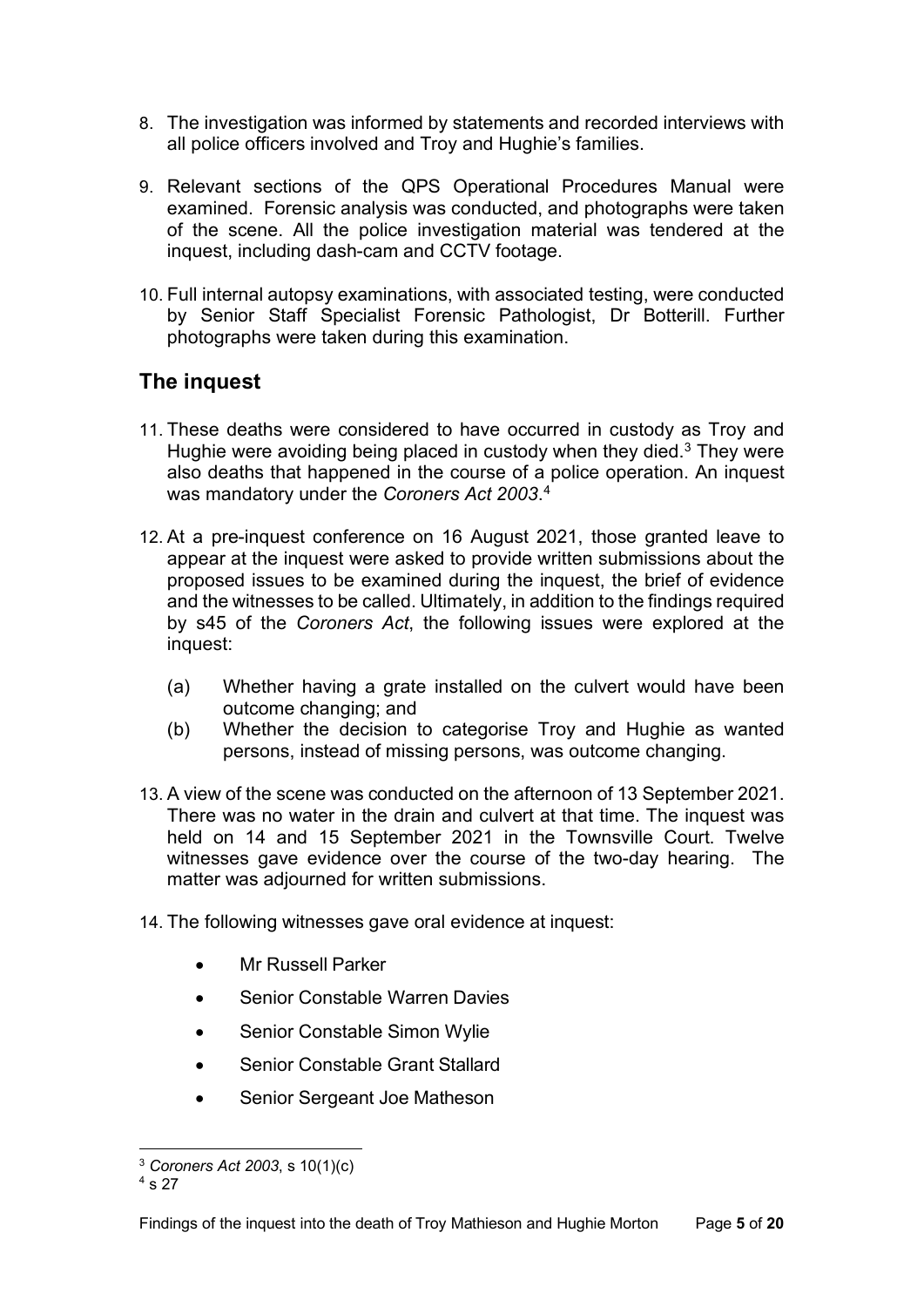- Inspector Glen Doyle
- Inspector Roger Whyte
- Senior Constable Michael Turner
- Senior Constable David York
- Detective Acting Senior Sergeant Neil Parker
- Dr Botterill, Senior Staff Forensic Pathologist
- Mr Grant Witheridge, Director of Catchments and Creeks Pty Ltd
- 15. I am satisfied that the oral evidence given at the inquest together with the documentary evidence is sufficient to be able to make each of the required findings in respect of both deaths. I also received helpful written submissions from Ms Benn and from those given leave to appear at the inquest which were of considerable assistance in the preparation of these findings.

# <span id="page-5-0"></span>**The evidence**

### <span id="page-5-1"></span>**Background**

- 16. Troy and Hughie were cousins and Russell Parker was Hughie's brother. They had grown up together on Palm Island. Russell told investigators that he believed both Troy and Hughie knew how to swim, but he had not seen them swim.[5](#page-5-2) All the men lived around the area and knew the culvert at the back of Dan Murphy's.<sup>[6](#page-5-3)</sup>
- 17. Both Troy and Hughie's parents attended the inquest as well as aunts, uncles, siblings and cousins from both sides of the family. Many travelled from Palm Island and Charters Towers to be present at the inquest.
- 18. At the conclusion of evidence, Ms Taylor read out the following statement on behalf of Troy's family:

*"He [Troy] was known as a happy-go-lucky fella, the most outgoing person I know. He was also independent, and travelling back and forth from Palm to Townsville, he had touched so many hearts with his loving spirit. I can say so many good things about him. There was never a dull moment when he was around. Also known as a comedian, always cracking up jokes, Troy loved his family and friends, nieces and nephews and extended family. Troy also was a good role model in the area he grew up in and also set a good example for the younger cousins and kids. He is sadly missed and never will be forgotten within our hearts and mind and our community.*

<span id="page-5-2"></span><sup>5</sup> Exhibit B5 and B5.1.

<span id="page-5-3"></span><sup>6</sup> ibid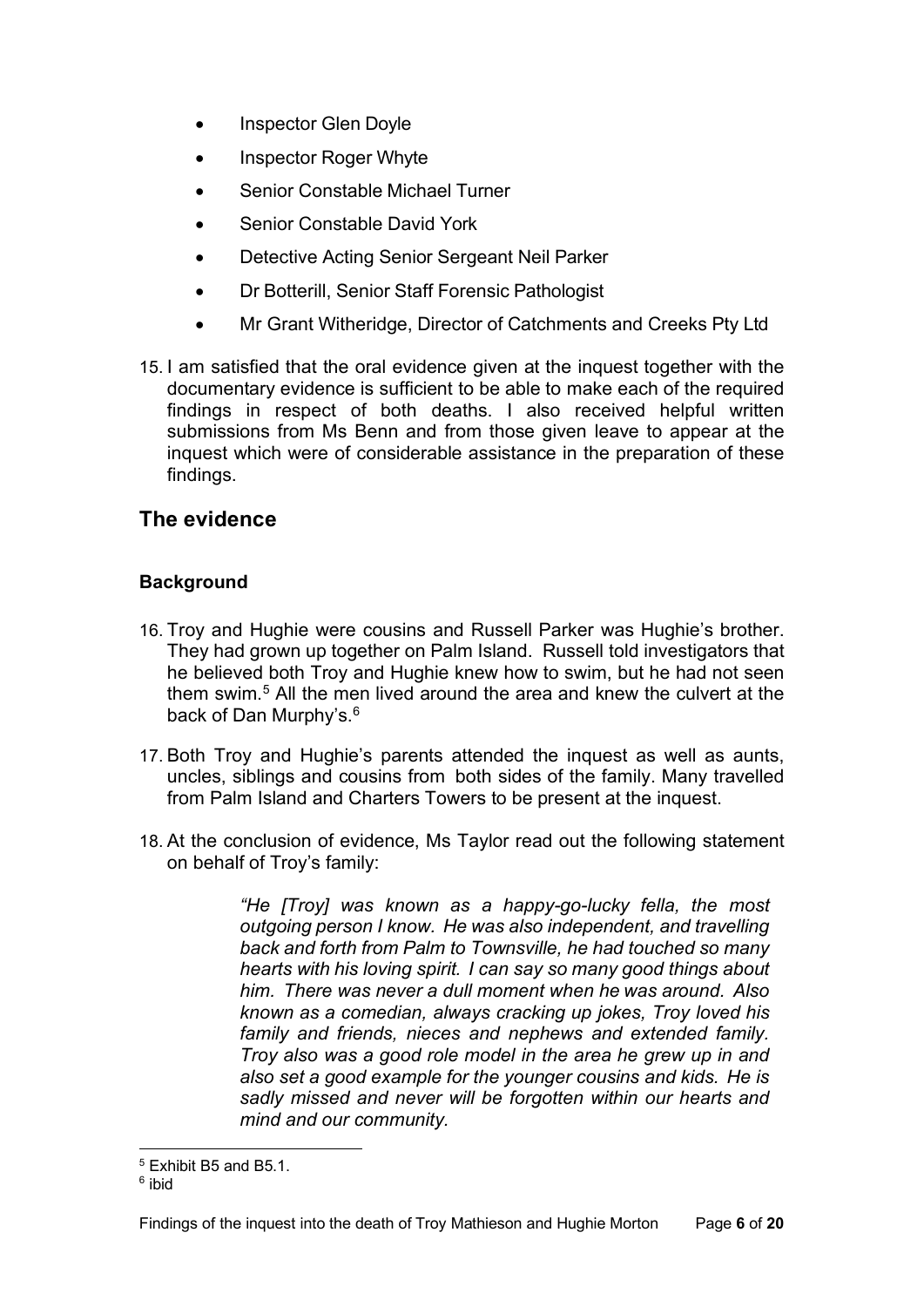*...Troy broke so many hearts when we received the bad news. We are so confused why he has left so sudden, but we hope to see a good outcome and how questions to be answered. We put our faith in God's hands, our creator, our old people who have been and walked this land before us."*

19. At the conclusion of evidence Ms Taylor read out the following statement on behalf of Hughie's family:

> *"Our beloved son, nephew, brother, cousin, Mr Hughie Morton had the most beautiful soul. He was a loving and caring young man. The life he lived was up and down but always filled with love. Our love towards Hughie overcame all of the obstacles he faced. He was a comical young man, always had something to laugh and yarn about. Hughie loved football and music. His love for his family was his life, as he breathed and lived. Family, his mother, was his greatest love.*

> *This has left both parents heartbroken and life an empty shell for both and all of his family and especially the community of all indigenous peoples."*

20. I extend my condolences to both families.

## <span id="page-6-0"></span>**Events Leading up to the Deaths**

- 21. On 4 February 2019, Troy, Hughie, Russell and another male, Edward, were at Hughie's mother's house.<sup>[7](#page-6-1)</sup> She lived at 192 Ross River Road in Aitkenvale, a short walk to Dan Murphy's. The men went looking for a place to break into to get cigarettes and alcohol. Russell told investigators they first went to the Vincent shopping centre, but they decided not to break in there. They then tried a number of other places in the area but were unsuccessful. After an alarm went off, they were walking around killing time. On the way to Dan Murphy's, Edward left the group to go home.
- 22. CCTV footage was played during the inquest. Russell identified the men on the footage walking through the carpark at Dan Murphy's. He confirmed he could be seen holding a bag that contained bolt cutters and clothes. When they arrived, there was a gate that had a padlock on it as part of a steel fence to the left of the store. Troy and Hughie helped Russell use the bolt cutters to cut the lock. Russell told the inquest the plan was to exit back through the same steel fence.<sup>[8](#page-6-2)</sup> He said the group were "wasted" from drinking. They had crossed over the creek on a pedestrian bridge near the library on the way to the shops. While there was water over that bridge there was no water near where they were walking on the banks of the creek.

<sup>7</sup> Transcript Day 1, p7

<span id="page-6-2"></span><span id="page-6-1"></span><sup>8</sup> Transcript Day 1, p16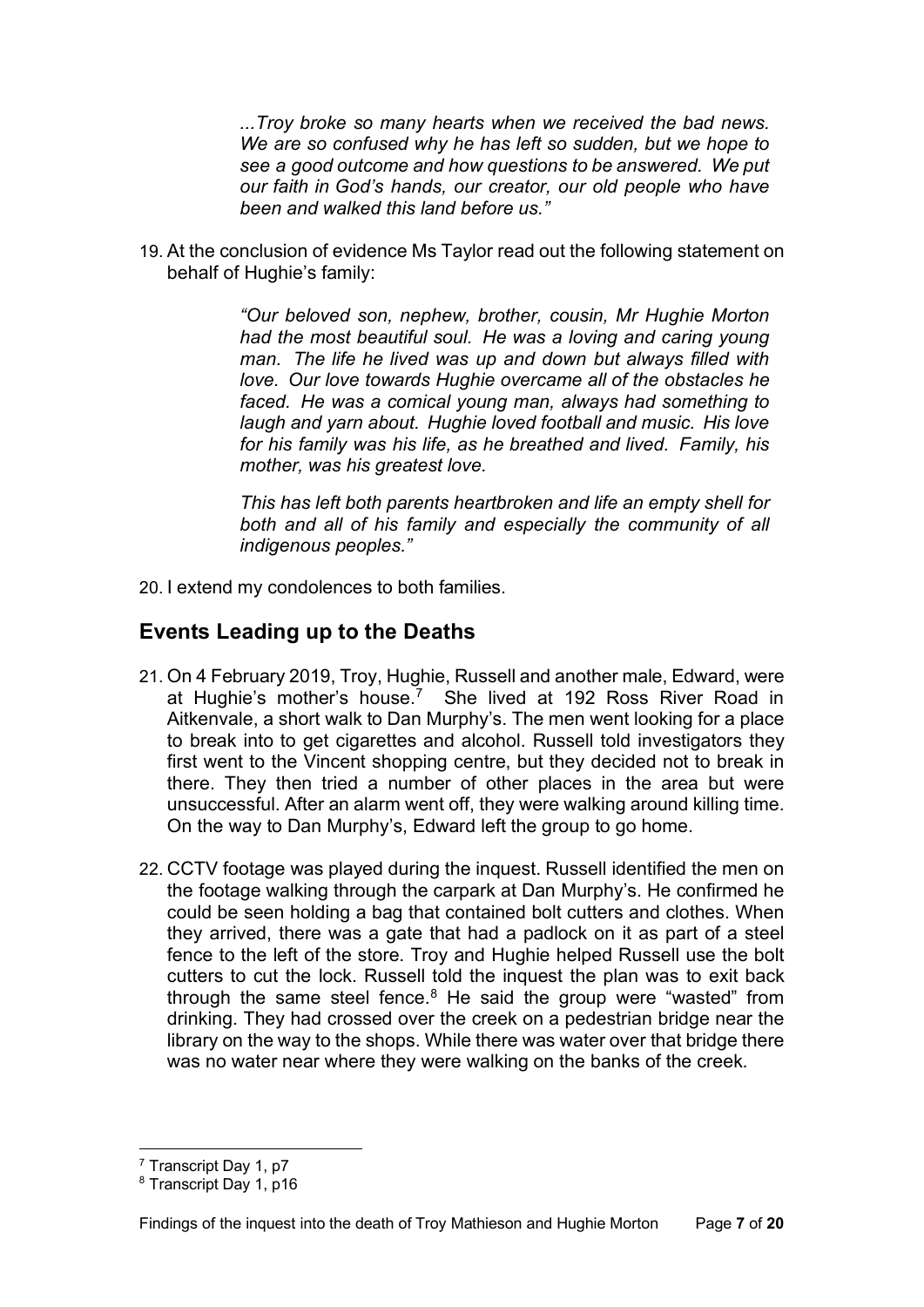- 23. After going through the gate the men climbed over a wooden fence to get into the back area of Dan Murphy's. They found a roller door that they thought would lead them into the shop. However, when they opened it, they realised it was only a storage room. They could not see a way through that roller door into the main shop. They closed that door and thought they would try another door. Russell recalled seeing a CCTV camera and the alarm being activated.<sup>[9](#page-7-0)</sup>
- 24. Russell told investigators that they were about to try another roller door when he saw a car light. He stated, *'a cop light, I don't know if it was a cop light but saw a car light'*. Russell moved into the dark to hide from police because he did not think he was fast enough to jump the fence. He stayed as quiet and still as possible in an effort not to be caught by police.<sup>10</sup>
- 25. At approximately 3:31am, police were alerted to the attempted break in after the alarm had been activated at approximately 3:25am.[11](#page-7-2) Police responded and at approximately 3:36am, the first police car driven by Senior Constable Simon Wylie entered the second driveway at Dan Murphy's. It was an unmarked four wheel drive. The first driveway near the culvert was submerged. Senior Constable Warren Davies and Senior Constable Grant Stallard were in the police car with Senior Constable Wylie. They were on their way back to the station to finish their shifts.
- 26. Senior Constable Davies had been deployed assisting people to evacuate flood waters using Townsville City Council trucks before arriving. He got out of the car from the rear-passenger seat at the front of Dan Murphy's. He went across the front of the building towards the steel fence to establish a cordon $12$
- 27. The police vehicle that Senior Constable Wylie was driving was fitted with a dashcam[13](#page-7-4) and the footage shows the car pulling up to a timber fence at the side of Dan Murphy's that had a trolley pushed up against it. Troy and Hughie are seen to use the trolley to assist them to jump the fence. As they went over the fence a paling was damaged which left a small gap. Senior Constable Stallard exited the car and ran to the fence. Senior Constable Stallard said that he could just see two figures running approximately five metres from the fence and Senior Constable Davies at the other side. [14](#page-7-5) Senior Constable Stallard began removing the palings to gain access to the other side.

<span id="page-7-0"></span><sup>9</sup> Exhibit B5.1, Page 7.

<span id="page-7-1"></span><sup>&</sup>lt;sup>10</sup> Exhibit B5.1, Page 7, Transcript Day 1, p11. In his statement to police and in oral evidence Russell was adamant he attempted to jump the fence with Hughie and Troy but Exhibit D1 clearly shows only Hughie and Troy negotiating the fence.

<span id="page-7-2"></span> $11$  The alarm was remotely monitored by Woolworths incident management who remotely viewed the CCTV of the site.

<span id="page-7-3"></span><sup>&</sup>lt;sup>12</sup> Transcript Day 1, p31

<span id="page-7-4"></span><sup>13</sup> Exhibit D1

<span id="page-7-5"></span><sup>&</sup>lt;sup>14</sup> Senior Constable Davies' legal representative made a formal admission on Day 2 of the inquest. In the dash cam footage at 1:06 mins there are images of two people walking past followed by Senior Constable Davies.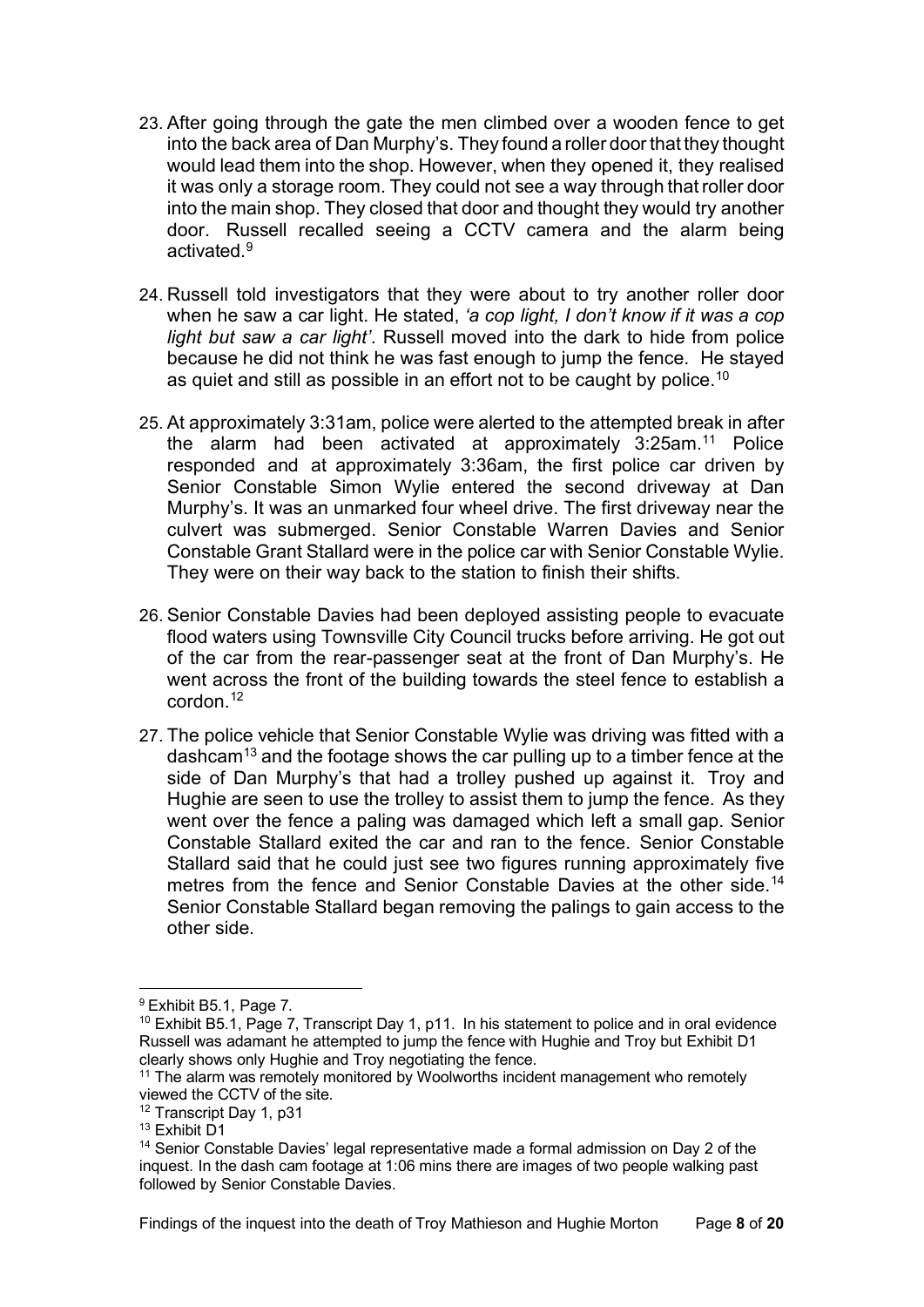- 28. The car headlights went off briefly and Senior Constable Stallard recalled calling out to Senior Constable Wylie to turn the lights back on. Senior Constable Stallard removed more palings until he could fit through the gap. He did not recall hearing a splash and was using his torch to look around.<sup>[15](#page-8-0)</sup> He saw Senior Constable Davies walking towards Ross River Road along a fence line approximately 60 metres away. He saw the water travelling up on the walking path and recalled that it was 'quite flooded'. Senior Constable Stallard stated that he could not see what was under the water.<sup>16</sup> The last time Senior Constable Stallard saw Troy and Hughie was when he peered through the fence.
- 29. Senior Constable Davies, who had left the car at the front of the shop to meet Troy and Hughie from a northerly direction, was the last person to see them alive. He was standing outside a steel bar fence, not the gate side, and he heard someone say words to the effect of, "*they are coming for you*". He leaned forward and looked to his right where he saw two men approximately two metres from him. He shouted "*Police*" and recalled that at that point Troy and Hughie stopped and then went into the water.<sup>[17](#page-8-2)</sup> There was no lighting, and his view was obscured by bushes.
- 30. There are two large trees between the wooden fence and the steel fence on the banks of the culvert. Senior Constable Davies said that he saw Troy and Hughie get close to the tree closest to the water. They entered the water and began to traverse across the water.[18](#page-8-3) He explained that he did not think the water was very deep as he could see their upper bodies and could see them get as far as the fifth or sixth pipe (when looking from the left-hand side).
- 31. Senior Constable Davies recalled watching Troy and Hughie move across the flood waters towards a chain link fence (above the culvert) which was on an adjoining property. Senior Constable Davies had lost sight of Troy and Hughie as he was moving to the gate side of the fence. He believed at that point they were up against the chain link fence, although he stated he did not see them grip onto the railing. He could see dry ground on the other side of the water, as well as shrubs along the back of the fence of the adjacent pool shop.[19](#page-8-4) Senior Constable Davies left that spot and walked along the side of the pool shop. He then walked up to the chemist approximately 100 metres away and climbed up on an industrial bin to wait. He told the inquest he was expecting Troy and Hughie to come in his direction after exiting the water.

<span id="page-8-0"></span><sup>15</sup> Exhibit B6.1 Page 9.

<span id="page-8-1"></span><sup>&</sup>lt;sup>16</sup> Transcript Day 1, p68

<span id="page-8-2"></span><sup>&</sup>lt;sup>17</sup> Transcript Day 1, p32

<span id="page-8-3"></span><sup>18</sup> Exhibit E3, photo 36. Transcript Day 1, p32

<span id="page-8-4"></span><sup>&</sup>lt;sup>19</sup> See photos in Exhibit E1 and E3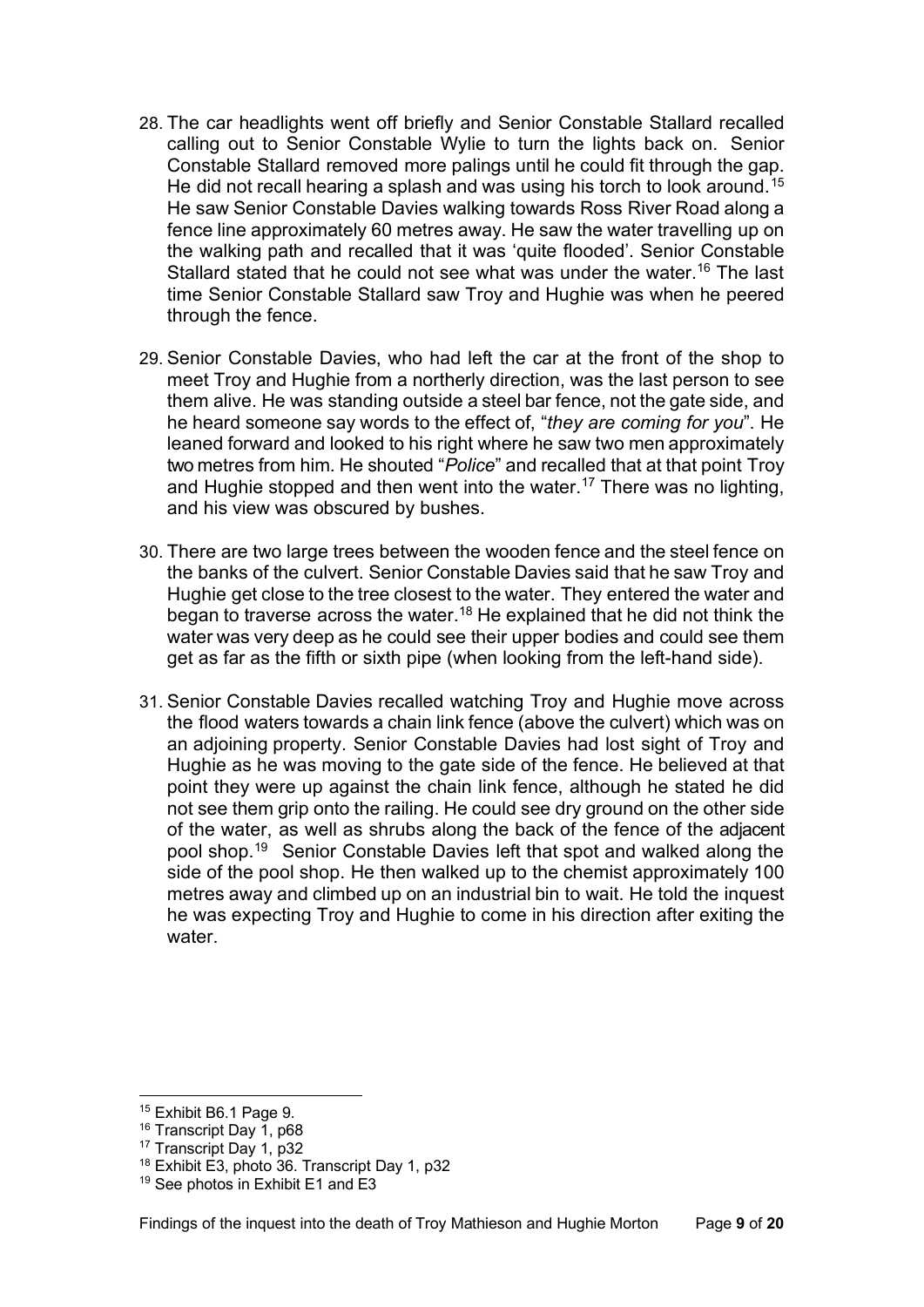- 32. Senior Constable Wylie, the driver of the police car, was having trouble relocking the car. After some time, he called for crews to assist setting up a cordon and then walked through the gap in the fence. He walked past the trees and met Senior Constable Stallard and had a conversation with him. Senior Constable Stallard had not seen Troy and Hughie. Senior Constable Wylie walked up to the culvert and in his words 'shimmied' across the headwall of the culvert. He made it across a short way and believed if he could do that with all the gear he was wearing, including thick and heavy shoes, that Troy and Hughie would have been able to successfully cross the culvert in the same way. $20$
- 33. Senior Constable Wylie explained that he got to a point where he thought that if he was to fall, he was going to end up in the water. He did not feel it was safe, so he moved off the headwall and yelled out to who he thought were officers coming down Alamein Street. He asked the officers to enquire with the adjoining house to see if the residents had seen or heard anyone in case Troy and Hughie were laying low in their yard. Senior Constable Wylie was aware of what the drain normally looked like and wanted to get an idea about whether or not Troy and Hughie had succumbed to the water or *'been dragged under'*. [21](#page-9-1)
- 34. Senior Constable Wylie contacted District Duty Officer Senior Sergeant Joe Matheson (DDO Matheson) to report to him what was occurring. He initially tried to radio him, but he was busy. He then used his mobile phone and was able to speak to him. Senior Constable Wylie's evidence was that he told DDO Matheson that Troy and Hughie had gone over the fence line and disappeared. He did not know where they had gone and there was a possibility that Troy and Hughie had '*succumbed to the flood water*'.[22](#page-9-2) DDO Matheson told the inquest that Senior Constable Wylie had called him and told him that a person or two persons may have entered a stream.
- 35. Senior Constable Davies was called back to the fence area where he could see the gate was now open. Until that point Senior Constable Davies was not aware that he could have walked through the gate. DDO Matheson arrived at the scene. Senior Constable Davies told investigators that he told DDO Matheson that he saw Troy and Hughie enter the water. He could see them up to their waists and he saw them go across the water. He said he saw them go to about the second post on top of the headwall before he lost sight of them. He also recalled thinking at the time that there would be grates fitted to all drains, and he discussed that belief with DDO Matheson. $23$

<span id="page-9-0"></span><sup>20</sup> Transcript Day 1, p56

<span id="page-9-1"></span><sup>21</sup> Transcript Day 1, p57

<span id="page-9-2"></span> $22$  ibid

<span id="page-9-3"></span><sup>23</sup> Exhibit B1.2, Page 24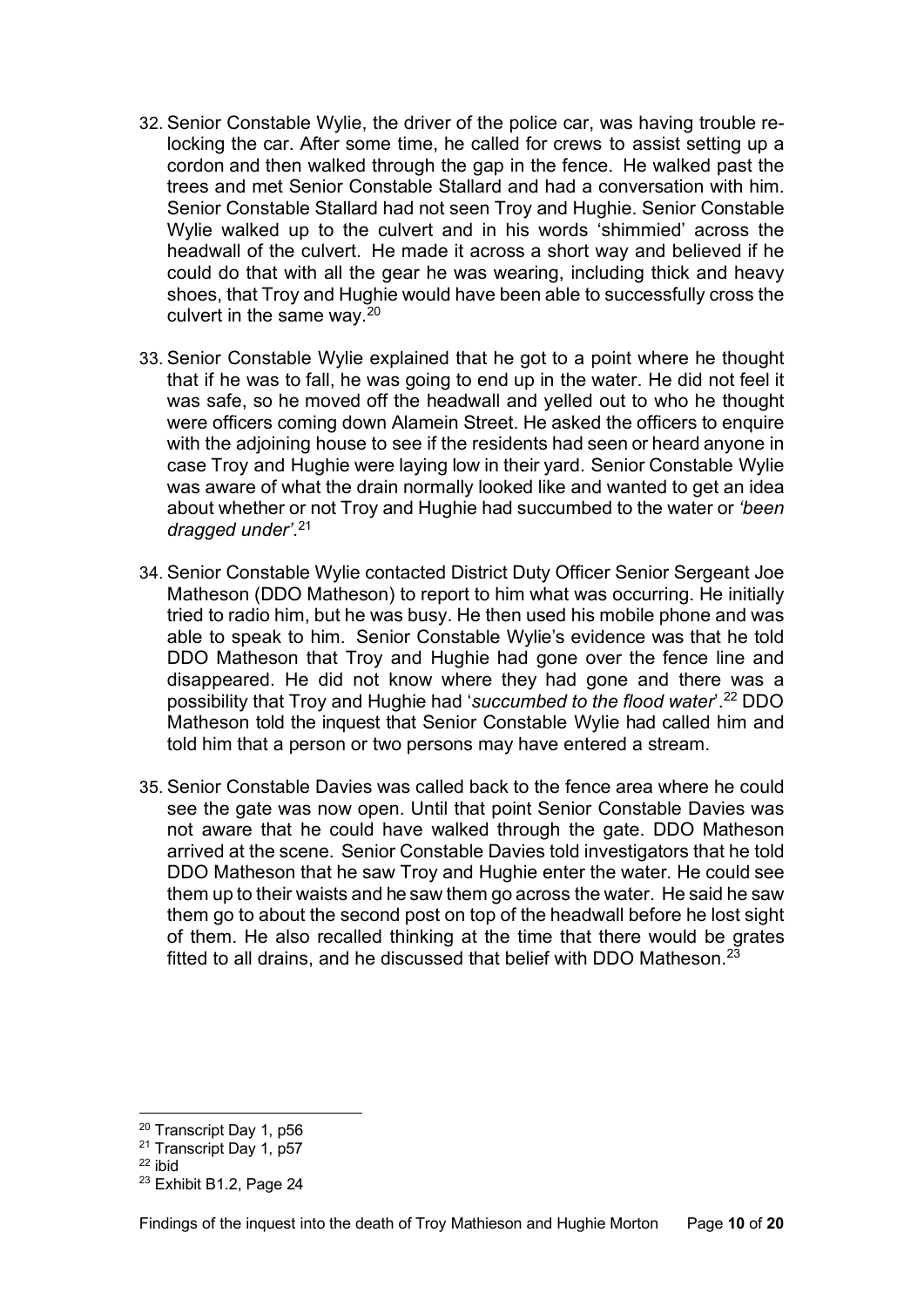- 36. DDO Matheson's evidence was that the water was very murky, and he could not see through it. He also could not see any of the barrels or openings of the drainpipes. DDO Matheson said that he had tested the water by throwing a plastic milk bottle into the stream. The milk bottle went toward the concrete headwall where he '*just saw it float'*. [24](#page-10-0) DDO Matheson explained that he was expecting to see a whirlpool or an eddy.
- 37. Based on these observations and his discussions with the officers, DDO Matheson believed that Troy and Hughie had escaped or gone through the water, and that police were looking for suspects or wanted men as opposed to missing persons. He then directed the officers to make inquiries at the residences of relatives.
- 38. While DDO Matheson was talking to the officers, Senior Constable Stallard spotted Russell. Senior Constable Wylie assisted Senior Constable Stallard in arresting Russell. Russell was compliant despite officers not having hand cuffs and he was taken to the watch house.
- 39. DDO Matheson reported the incident to the Regional Duty Officer, Inspector Glen Doyle (RDO Doyle), at approximately 4:00am.[25](#page-10-1) RDO Doyle's evidence was that DDO Matheson told him they had located one person and could not locate at least one person, with the "possibility" that one person had entered the water and not come out. The two discussed whether there would be a Significant Event Message logged and the decision was made that one would not be logged because DDO Matheson was of the opinion that Troy and Hughie had escaped.[26](#page-10-2) Police undertook inquiries as part of the investigation including attending at the home of Hughie's mother, where they spoke to an unknown person who was intoxicated and unable to assist. Police searched the home to no avail.
- 40. RDO Doyle told the inquest that essentially his decisions were based on the information DDO Matheson gave him, which was that no one had entered the water, and that there was only a single drainpipe that was 60 centimetres in circumference.<sup>[27](#page-10-3)</sup> He advised DDO Matheson to not to report the incident as a significant event message until it was established that the person was missing and not just hiding from police.
- 41. RDO Doyle also gave evidence that he was told by DDO Matheson that the exit point of the drain was near the Aitkenvale library and he requested DDO Matheson to search that area. However, no search was done of that area on the morning of the 4 February 2019.

<span id="page-10-0"></span><sup>24</sup> Transcript Day 1 Page 82,

<span id="page-10-1"></span> $25$  At approximately 11 pm on 3 February 2019 RDO Doyle also took on the role of Commissioned Duty Officer

<span id="page-10-2"></span><sup>26</sup> Transcript Day 1, Page 86

<span id="page-10-3"></span><sup>27</sup> Transcript Day 2, Page 6.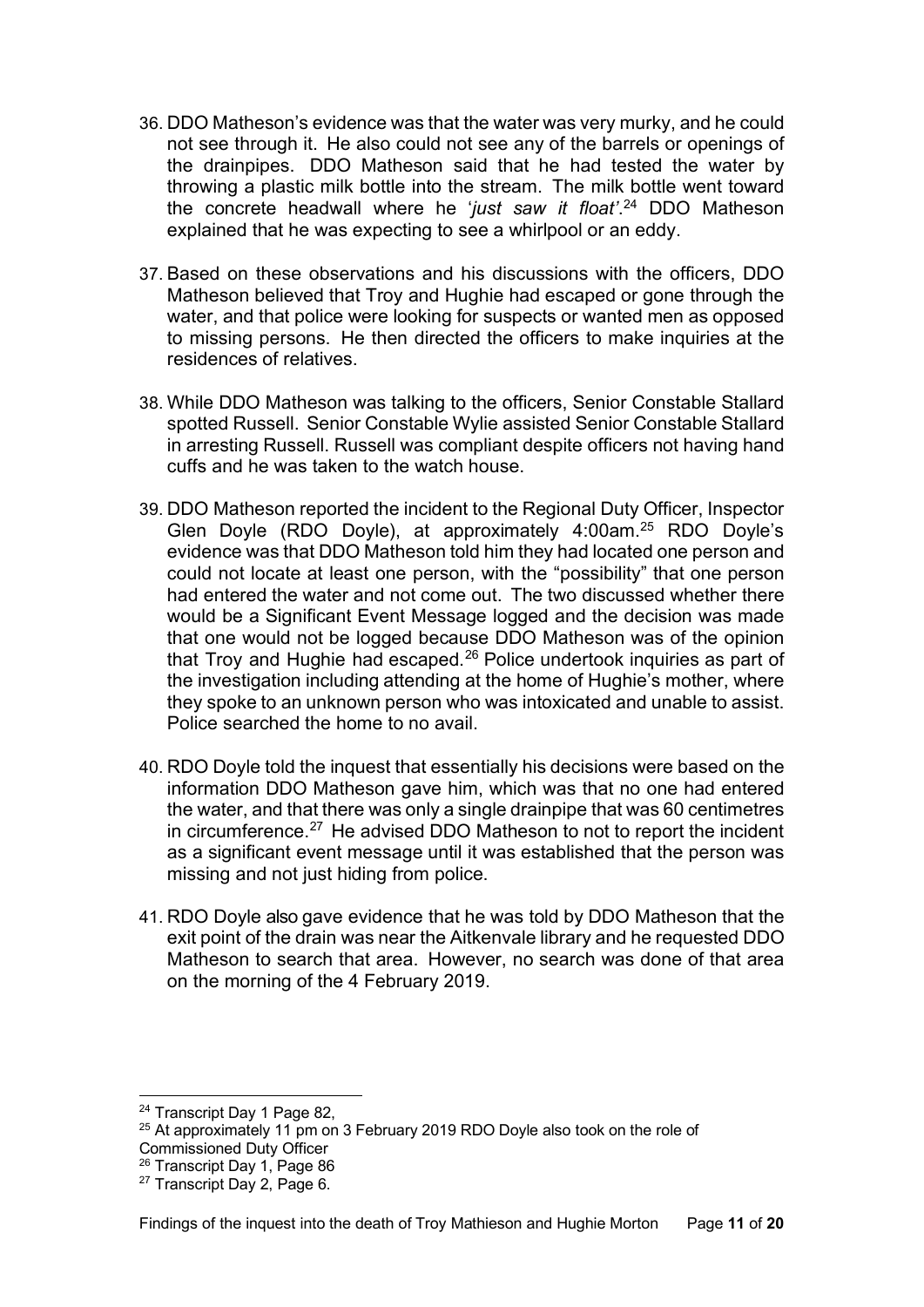- 42. At 5:30 am on 4 February 2019 Inspector Roger Whyte resumed command and was given a verbal briefing from Inspector Kitching about what had occurred in the 6.5 hours he was absent.<sup>[28](#page-11-0)</sup> This briefing included the attempted break and enter at Dan Murphy's. Inspector Whyte directed that an investigative cell be established at some time prior to 8:00am on 4 February 2019.<sup>[29](#page-11-1)</sup>
- 43. Around this same time Inspector Whyte reviewed the ITAS activity log and felt the need to summon the two senior sergeants who had taken over from DDO Matheson. Inspector Whyte was copied into an email from Detective Sergeant Anthony Flanders regarding all of the inquiries that had been completed in relation to Troy and Hughie.<sup>[30](#page-11-2)</sup> Inspector Whyte's evidence was that the inquiries listed in the email were part of the inquiries required to satisfy himself that the two persons were missing persons in accordance with the definition in the *Police Powers and Responsibilities Act 2000.*
- 44. Inspector Whyte then directed that a search and rescue ('SAR') operation commence.
- 45. On 4 February 2019 at 12.23pm, Senior Constable David York, Search and Rescue Coordinator was advised that there may be two missing persons who had entered flood water in the early hours of the morning. Police made a request for the Rescue Helicopter (R521) to undertake an aerial search of the drainage system connected to the location where Troy and Hughie had entered the flood water.
- 46. Police were also tasked to walk along the edges of the drain system for approximately 3.5km from the Aitkenvale Library to Townsend Street.
- 47. The aerial search by R521 confirmed that the visibility over the search was good but there were numerous other drains and culverts that were not able to be checked from the air. The foot search was not able to be completed before dark and so a further search was planned for the morning of 5 February 2019 with additional support from the SES, QFES, and Police Divers.
- 48. At 11:00 am on 5 February 2019, Senior Constable Michael Turner, principal police diver, attended the drain area and commenced his search at 11:45 am. Four minutes later, at 11:49 am, Senior Constable Turner located Hughie's body in water less than one metre deep. He continued the search and noticed the water started to make a slow bend and at 12:02 pm he located Troy's body around 210 metres downstream from Hughie.<sup>[31](#page-11-3)</sup>
- 49. Inspector Whyte then arranged for the Ethical Standards Command (ESC) to be engaged.

<span id="page-11-0"></span> $28$  Inspector Whyte had been relieved of duty at 11 pm on 3 February 2019.

<span id="page-11-1"></span><sup>29</sup> Transcript Day 2, Page 23

<span id="page-11-2"></span><sup>&</sup>lt;sup>30</sup> Exhibit B9.1.

<span id="page-11-3"></span><sup>&</sup>lt;sup>31</sup> The locations where the bodies were found are Exhibit E2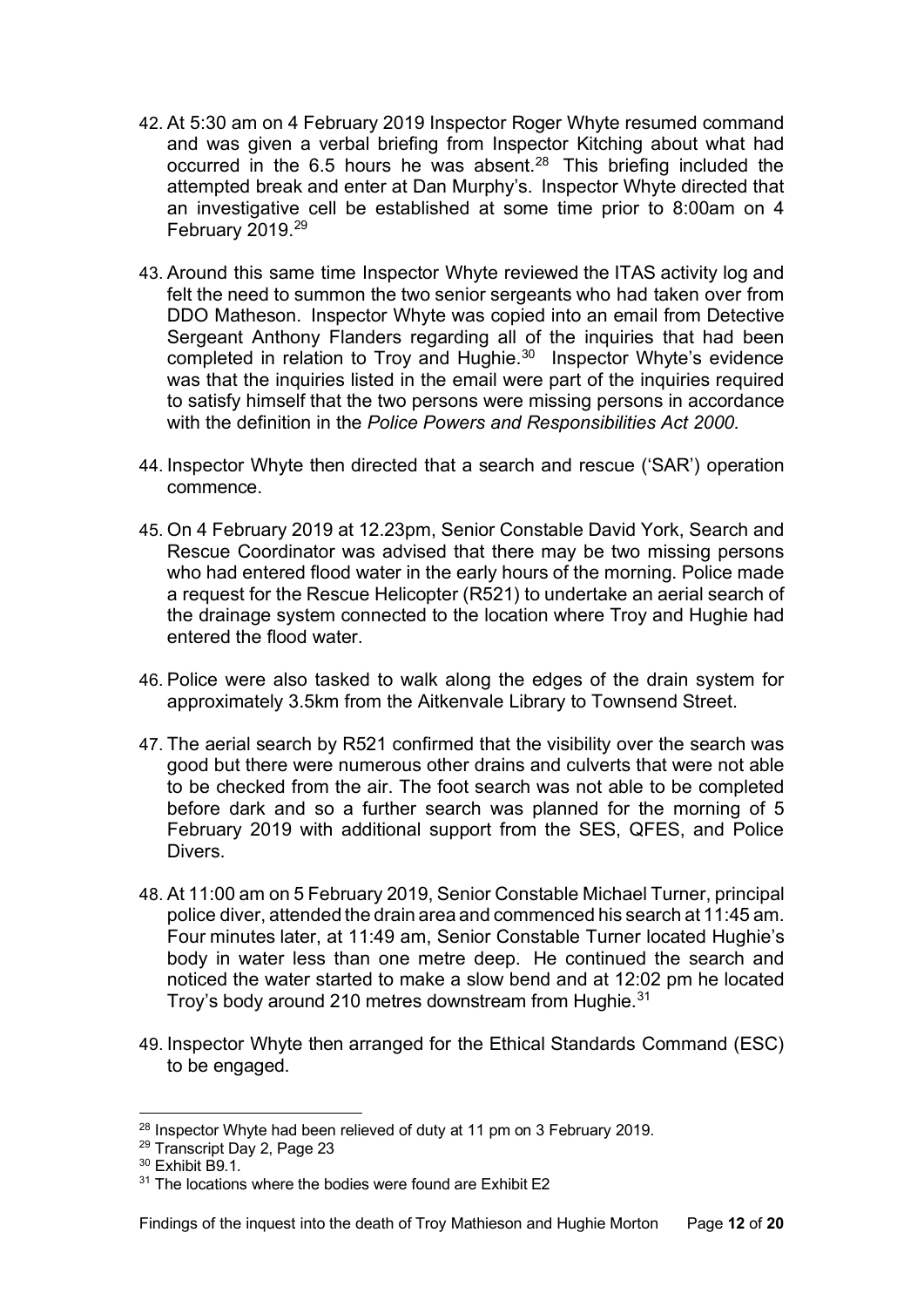# <span id="page-12-0"></span>**Ethical Standards Command Investigation**

- 50. Detective Acting Senior Sergeant Neil Parker (DASS Parker) of the Internal Investigation Group investigated the circumstances and completed a report to the Detective Superintendent dated 25 June 2020, over a year after the deaths.
- 51. His ultimate conclusions were: [32](#page-12-2)
	- a. there were no suspicious circumstances associated with the deaths;
	- b. there was no evidence to support a criminal prosecution of any person; and
	- c. there was no evidence to support any breach of discipline or misconduct against any officers involved.
- 52. His opinion was that their deaths were not preventable:

*"The circumstances of the deaths of Troy and Hughie were not preventable by the attending police as the action of Troy and Hughie could not have been prevented and the consequences of them entering the water could not reasonably be mitigated by specialist police or QFES after the fact as it was highly likely that they had died quite quickly after being sucked into the drains. The only way the deaths could have been prevented was if both Troy and Hughie had chosen not to enter or cross the flood water."*

53. DASS Parker adopted those findings and conclusions in oral evidence.

# <span id="page-12-1"></span>**Autopsy results**

- 54. Dr Paull Botterill conducted an autopsy examination of Troy and Hughie on the 11th February 2019.
- 55. With respect to both Troy and Hughie, Dr Botterill noted that post-mortem examination showed skin surface changes in keeping with water immersion. Troy had scratches over the side of the left leg. Both men had bruising under the skin of both sides of the forehead and right top of the scalp, an excess of fluid in the lungs, and body changes in keeping with after death decay related effects.
- 56. Further investigations were subsequently performed in relation to Troy. Testing for drugs and poisons showed the presence of inactive cannabis metabolite and a blood alcohol of 100 mg/100 ml (i.e. a blood alcohol of 0.10 in road traffic terms). Dr Botterill concluded that the cause of Troy's death was drowning/immersion.

<span id="page-12-2"></span><sup>32</sup> Exhibit A3, Page 27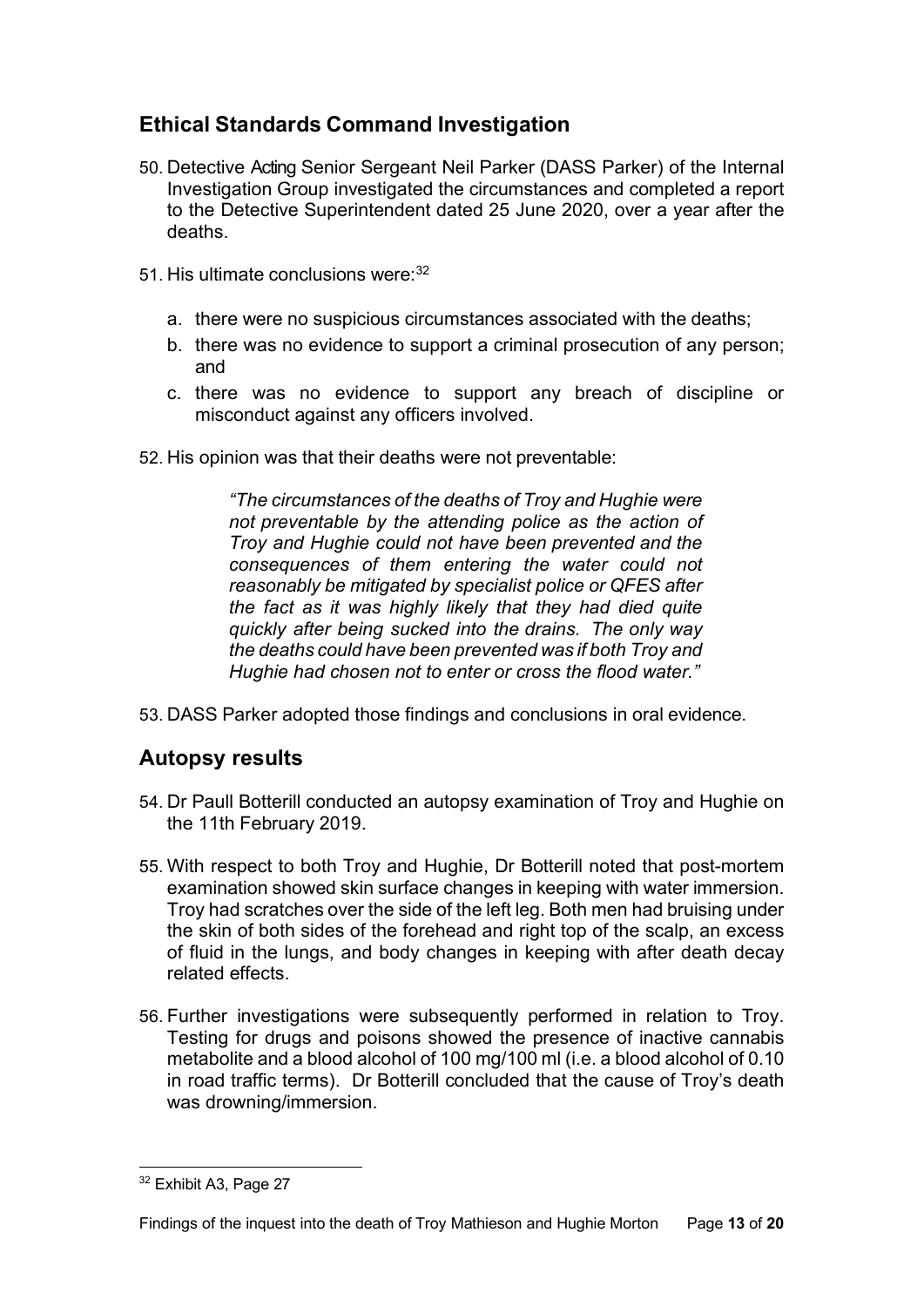57. Further investigations in relation to Hughie included microscopic examination showing fluid within the lungs. Testing for drugs and poisons showed the presence of active cannabis metabolite and showed the presence of active cannabis metabolite and methylamphetamine in the blood. The blood alcohol level was 12 mg/100 ml (i.e. a blood alcohol of 0.01 in road traffic terms). Dr Botterill concluded that the cause of Hughie's death was drowning/immersion, although the presence of methylamphetamine may have impacted upon his behaviour prior to the death.

# <span id="page-13-0"></span>**Findings required by s. 45**

58. I am required to find, as far as is possible, the medical cause of the deaths, who the deceased persons were and when, where and how they came by their deaths. As a result of considering all the evidence, including the material contained in the exhibits, I make the following findings:

#### <span id="page-13-1"></span>**Troy Mathieson**

| Identity of the deceased: | <b>Troy James Mathieson</b>                                                                                                                                                                                                                                                |
|---------------------------|----------------------------------------------------------------------------------------------------------------------------------------------------------------------------------------------------------------------------------------------------------------------------|
| How he died:              | Troy entered flood waters flowing<br>through a culvert while trying to avoid<br>being placed into police custody. The<br>force of the water forced Troy through the<br>culvert. He drowned at an unknown time,<br>likely within minutes after being forced<br>under water. |
| When he died:             | 4 February 2019                                                                                                                                                                                                                                                            |
| Where he died:            | In the vicinity of the culvert adjacent to 4<br>Petunia Street, Aitkenvale.                                                                                                                                                                                                |
| What caused his death:    | Drowning/immersion. The<br>other<br>significant condition contributing<br>to<br>death, but not related to the drowning,<br>was alcohol intoxication. <sup>33</sup>                                                                                                         |

<span id="page-13-3"></span><span id="page-13-2"></span><sup>33</sup> Exhibit A1.2, Page 6.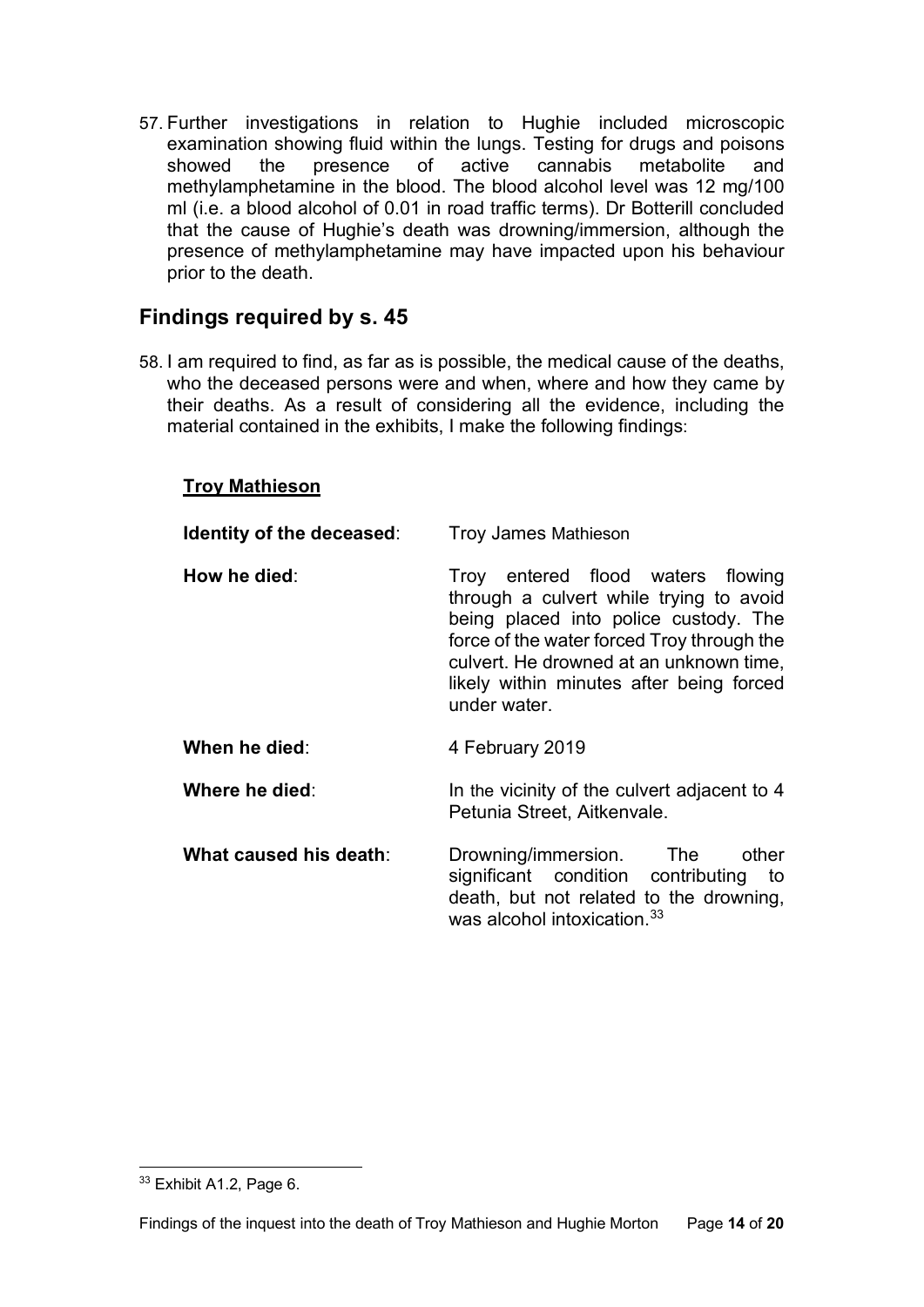#### **Hughie Morton**

**The identity of the deceased:** Hughie Kirk Douglas Morton

| How he died:           | Hughie entered flood waters flowing<br>through a culvert while trying to avoid<br>being placed into police custody. The<br>force of the water forced Hughie through<br>the culvert. He drowned at an unknown<br>time, likely within minutes after being<br>forced under water. |
|------------------------|--------------------------------------------------------------------------------------------------------------------------------------------------------------------------------------------------------------------------------------------------------------------------------|
| When he died:          | 4 February 2019                                                                                                                                                                                                                                                                |
| Where he died:         | In the vicinity of the culvert adjacent to 4<br>Petunia Street, Aitkenvale.                                                                                                                                                                                                    |
| What caused his death: | other<br>Drowning/immersion. The<br>significant condition contributing to<br>death, but not related to the drowning,                                                                                                                                                           |

## <span id="page-14-0"></span>**Conclusions on Coronial Issues**

#### <span id="page-14-1"></span>*Whether having a grate installed on the culvert would have been outcome changing.*

was methylamphetamine intoxication. [34](#page-14-2)

- 59. The history of the culvert and the easement located adjacent to Dan Murphy's was the subject of evidence in the inquest. In the early 1980s the culvert was designed and constructed by the Department of Main Roads.<sup>[35](#page-14-3)</sup>
- 60. The current car park connected to Dan Murphy's was constructed with the culvert in the position that it is found in today.<sup>[36](#page-14-4)</sup> The Townsville City Council ('TCC') noted in its response that it did not appear that any major works had been done to the infrastructure since it was constructed in the 1980s.
- 61. The easement immediately before the entry to the culvert is granted to TCC. TCC is also *'responsible for the culvert, parts of the open channel in the culvert area, and the storm water drain'.* Included in those responsibilities is maintenance of the culvert. The TCC is also responsible for removing debris but the fencing and trees around the easement remain the responsibility of private property owners.<sup>[37](#page-14-5)</sup> The properties immediately surrounding the drain and culvert are owned by six different entities, including individual residents.

<span id="page-14-2"></span><sup>34</sup> Exhibit A2.2, Page 7.

<span id="page-14-3"></span><sup>35</sup> Exhibit 1, Townsville City Council response, 7 September 2021

<span id="page-14-4"></span><sup>36</sup> ibid

<span id="page-14-5"></span><sup>37</sup> ibid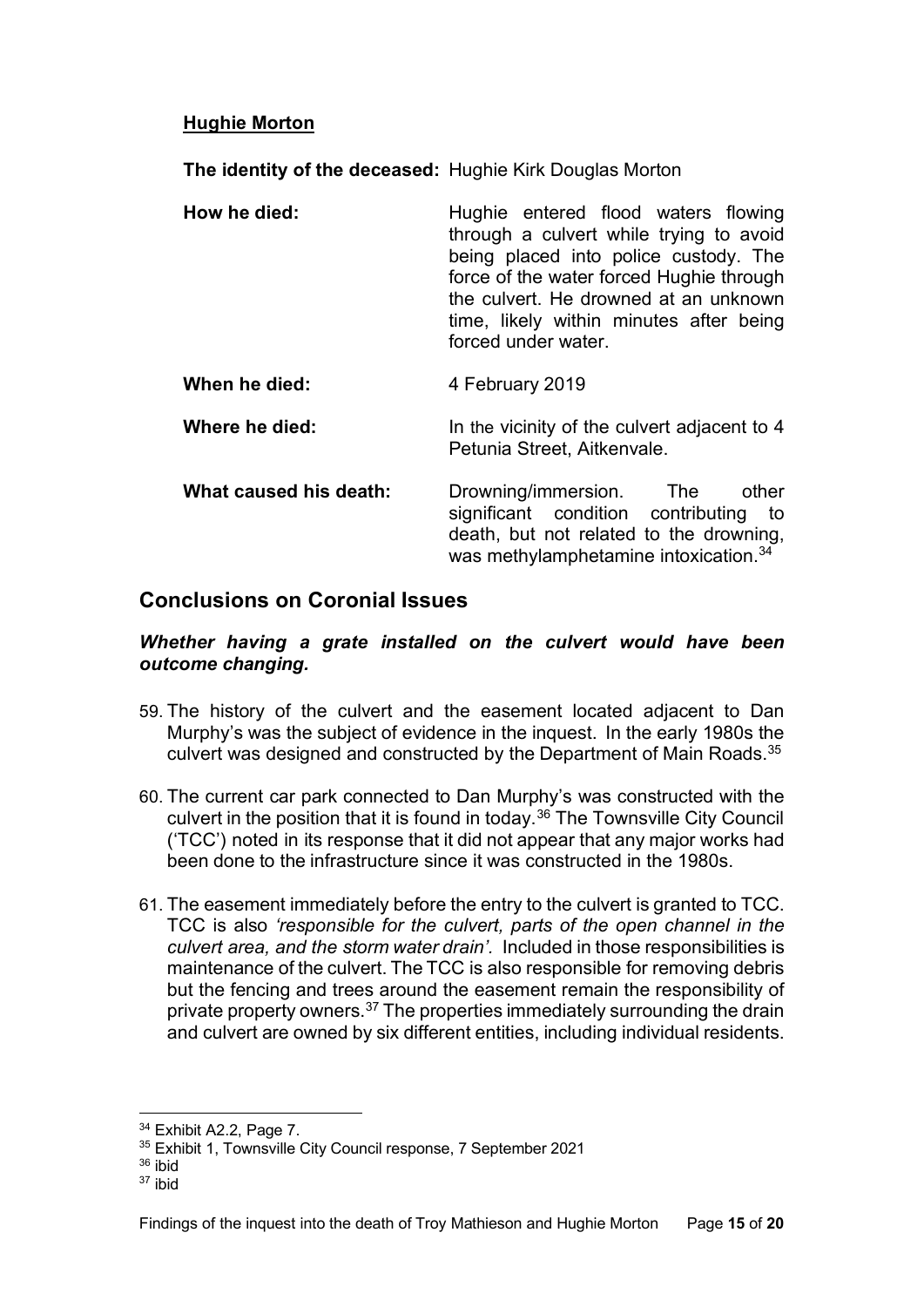- 62. TCC had not conducted any risk assessment of the area nor engaged a storm water engineer to carry one out in relation to the culvert and surrounding areas. There is no applicable legislation. The relevant guideline is the Queensland Urban Drainage Manual ('QUDM'). The QUDM operates as guidance only – it may or may not be referred to in Development Codes. There is no requirement in legislation, the Townsville City Plan or the QUDM for the TCC to conduct a risk assessment, including by a storm water engineer.[38](#page-15-0)
- 63. TCC clarified that in determining the appropriateness of a risk assessment being conducted at the location of the Inquest (or any other location), TCC has regard to the Townsville City Plan which provides the following criteria in of section SC6.4.4.4.3 (emphasis added):

#### *(13) Barriers at inlet and outlets*

*Provision shall be made for the safety of the public including children in regards to the inlet and outlet of the stormwater system and should be based on the following criteria:*

- *1. no opening into an underground system shall be wider than 150mm except at head walls to pipes and box culverts;*
- *2. headwalls on the inlets and outlets to underground drains in which the drain is longer than 30m and has a cross sectional area greater than 0.5m2 must be protected with handrails, guard rails or fencing which restricts easy access to the entry structure;*
- *3. trash screens or other forms of grates are not favoured across the front of inlets and are unlikely to be approved by council unless there is a tidal barrier on the outlet of the stormwater system – this may be considered by council;*
- *4. any grates over field inlet pits shall be set above the top of the pit so as to provide a 50mm gap between the top of the pit and the bottom of the grate. In areas of open space, marker posts must be used to identify each corner of the pit; and*
- *5. under no circumstances, should fixed barriers or grates be placed at the end of stormwater outlet.*
- 64. There is also no legislation or guideline that mandates the use of inlet grates/screens on culverts like the subject culvert or storm water pipes.

<span id="page-15-0"></span><sup>38</sup> ibid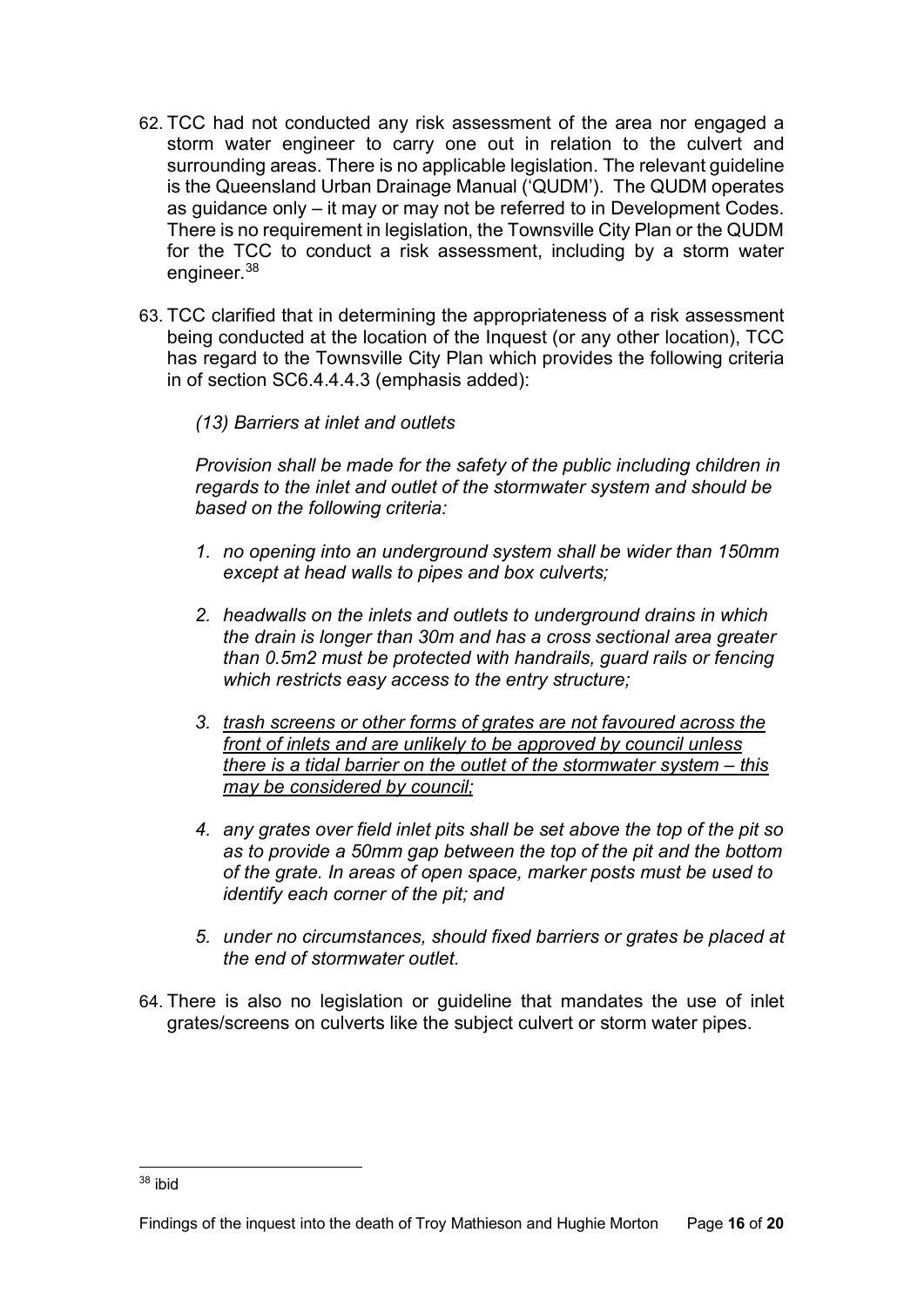- 65. The court was assisted by the evidence of Mr Grant Witheridge of Catchments & Creeks Pty Ltd. Mr Witheridge is a civil engineer who specialises in hydraulics concentrating on creek engineering, water engineering and stormwater engineering.<sup>39</sup>
- 66. Mr Witheridge's evidence was important in understanding whether having grates or screens over the pipe inlets would have prevented Troy and Hughie from being forced into the pipes. Mr Witheridge undertook a review of the subject area by assessing photos that were included in the brief of evidence as well as attending the view of the scene.
- 67. Mr Witheridge was the last witness to give evidence at the inquest and observed all witnesses giving their evidence. Mr Witheridge commented at the commencement of his evidence that having heard all of the evidence, the assumptions he made in his reports were confirmed.
- 68. Mr Witheridge explained his opinion that most of the water flowing to the culvert would have been 'local run-off', and that event was in fact a creek event as opposed to a river event. Mr Witheridge's evidence was that Townsville was experiencing a major storm, not a minor storm which is what the stormwater inlet was designed for. Mr Witheridge also considered that '*the conditions that were faced that night were hydraulically the worst possible conditions that could have existed*.' [40](#page-16-1)
- 69. All witnesses gave evidence that they could not see the culvert's barrels, that the water was lapping the headwall or going over the top of the culvert. Some witnesses observed water coming from the opposite direction from the car park. Mr Witheridge's evidence was that the water level was *'just submerged'* which meant the pipes were '*pretty much taking 100 percent of the flow.'* He said that this water level would be close to the most dangerous flow condition that this type of structure could have, as far as a person in the water was concerned.
- 70. In terms of the flow of water, Mr Witheridge's evidence was that the flow was '*subcritical flow'.* This meant that the highest velocity of water was at the surface in the middle of the drain. The velocity decreases as the water travels towards the banks and towards the bed. The top layer of water slows down and stops close to the headwall of the culvert. The effect of that was '*there is almost like an undercurrent forming close to a headwall.*' Mr Witheridge explained that a person standing five metres from the culvert would feel different forces than if they were standing three metres from the culvert. Mr Witheridge also stated that the water flowing into the culvert on the night would have appeared peaceful.<sup>41</sup>
- 71. Ultimately, Mr Witheridge concluded that a grate *may* have made a difference to the outcome of Troy and Hughie's decision to enter the water.

<span id="page-16-0"></span><sup>&</sup>lt;sup>39</sup> Exhibits G1 and G1.1

<span id="page-16-1"></span><sup>40</sup> Transcript Day 2, p62

<span id="page-16-2"></span><sup>&</sup>lt;sup>41</sup> Transcript Day 2, p72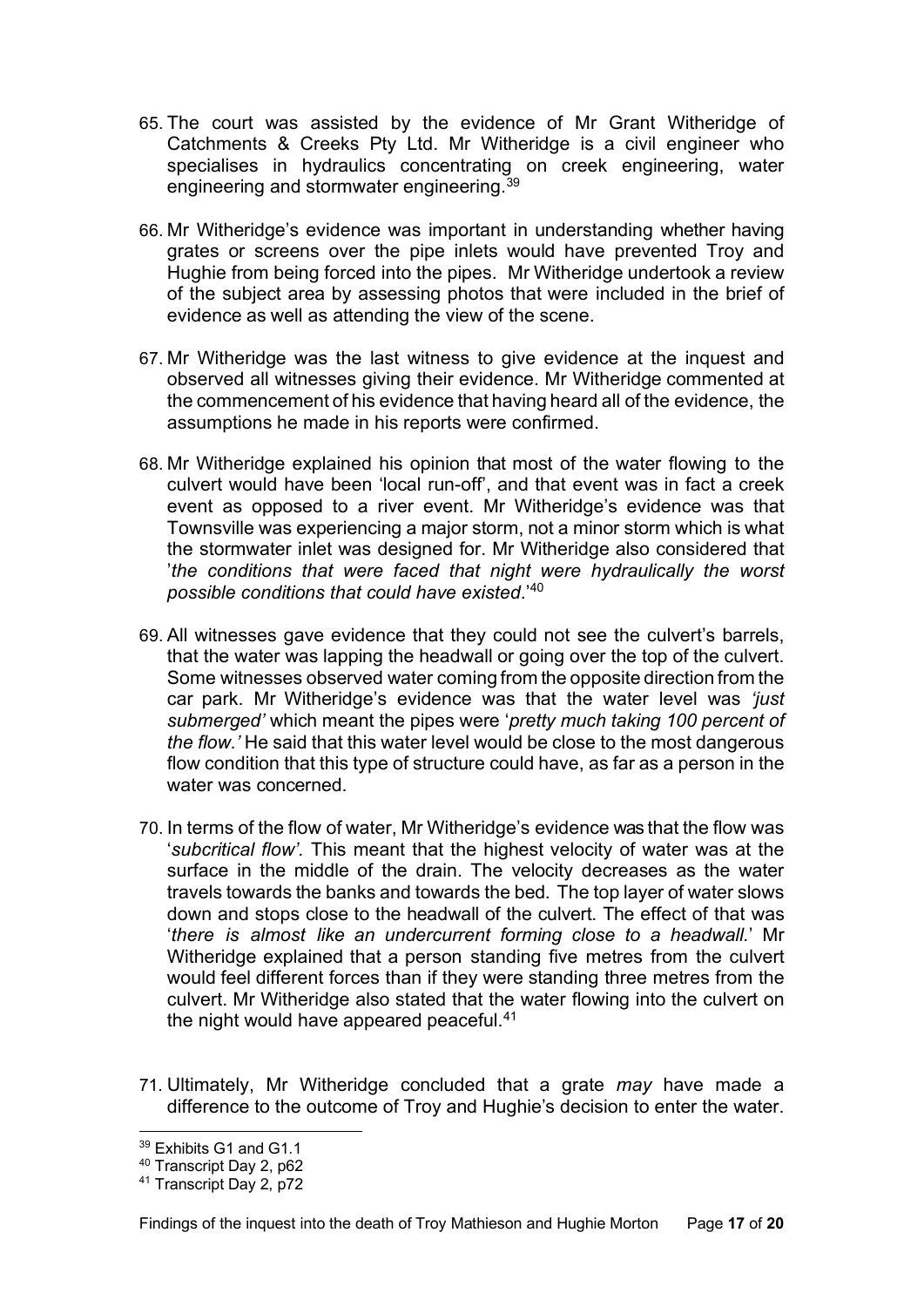However, he would not have recommended installing a grate or a screen in this area when weighing up other competing factors.<sup>[42](#page-17-1)</sup> Mr Witheridge said that installing a grate may in fact lead to more 'negative outcomes':

*if you placed the screen at this particular intersection, it would cause several complications and it would probably increase the likelihood of a loss of life on Ross River Road. So you would benefit in one respect, but you would pay a price as a – as a direct consequence of it. [43](#page-17-2)*

- 72. I agree with the submission of Counsel Assisting that it is not possible to know if a grate would have been outcome changing after considering the different factors at play in the early hours of 4 February 2019, including but not limited to:
	- the flow of the water.
	- the unknown volume of debris under the top layer of the water,
	- the drag effect of Troy and Hughie's clothing and their personal strength and swimming abilities.

#### <span id="page-17-0"></span>**Whether the decision to categorise Mr Mathieson and Mr Morton as wanted persons instead of missing persons was outcome changing.**

- 73. Until Inspector Whyte considered all matters it was clear that all police witnesses were of the view that Troy and Hughie were suspected offenders and that they were looking for wanted men.
- 74. Mr Witheridge's evidence was that the soonest someone would have emerged from the other side of the 170-metre culvert that Troy and Hughie entered was one minute. As there was a junction chamber in the middle of Ross River Road it is possible that period would have been longer.
- 75. Senior Constable Turner who has been with the police diving unit for 10 years gave evidence that if he was in the same situation as Troy and Hughie, where he was suddenly underwater, he would not have been able to hold his breath for much longer than 30 seconds.
- 76. RDO Doyle's evidence was that even if Search and Rescue (SAR) had been able to attend, he estimated that it would have taken between 30 minutes and 45 minutes before they would have arrived at the scene before even contemplating the deployment of SAR personnel into the water. In addition, due to fatigue reasons SAR personnel had been stood down from duties at 4:00am on 4 February 2019.
- 77. Based on those two observations, I agree with submissions from Counsel Assisting that Troy and Hughie would likely have been deceased by the time they exited the culvert near the Aitkenvale library, or soon afterwards.

<span id="page-17-1"></span><sup>42</sup> See Exhibits G1 and G1.2 and also Transcript Day 2, p68

<span id="page-17-2"></span><sup>43</sup> ibid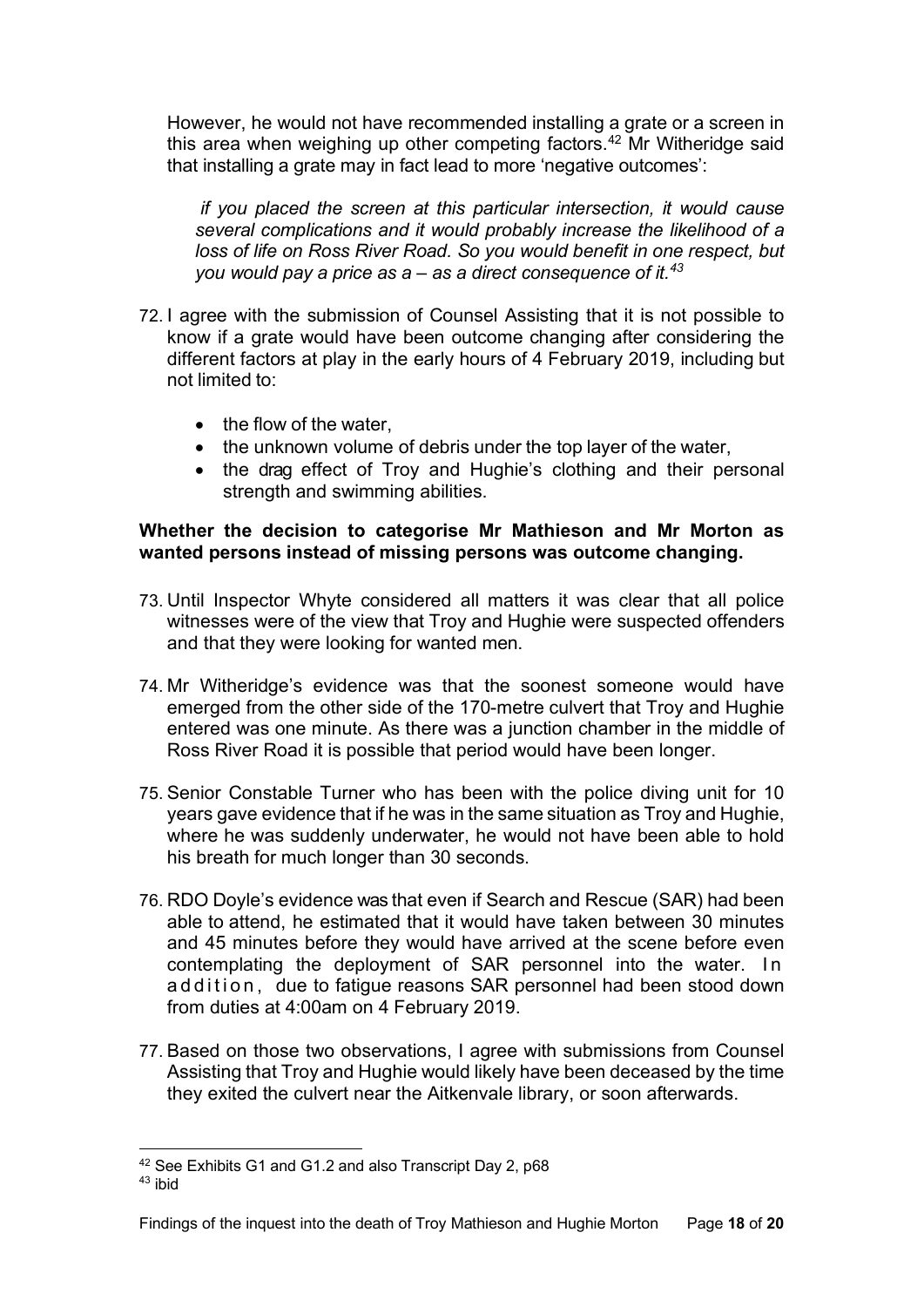- 78. Even if Search and Rescue personnel had been able to enter the water within 30-45 minutes of the men going missing, it is likely Troy and Hughie would have already passed away.
- 79. I consider that regardless of whether Troy and Hughie were categorised as missing or wanted persons the outcome would not have changed.

### <span id="page-18-0"></span>**Comments and recommendations**

- 80. Section 46 of the *Coroners Act*, insofar as it is relevant to this matter, provides that a coroner may comment on anything connected with a death that relates to public health or safety, the administration of justice or ways to prevent deaths from happening in similar circumstances in the future.
- 81. Submissions on behalf of the next of kin proposed that I should make recommendations to address the lack of signage and preventative barriers to the culvert. It was submitted that the installation of signs and more appropriate barriers would be the most efficient way to address the risk the drain presents going forward; and the installation of better fencing surrounding the access points to the drain leading into the culvert would be prudent to minimise risks of entry to the culvert.
- 82. I do not accept that signage would have made any difference to the decisions of Troy and Hughie to enter the water on 4 February 2019. I also do not consider that it would have affected the risk assessments being undertaken by the attending police on that night.
- 83. When the drain and culvert were viewed in September 2021, there was no water present. The culvert had substantial fencing in close proximity. While there is access to the drain further upstream from neighbouring streets, I do not consider it necessary to recommend that all of those locations should be fenced off having regard to the potential untended consequences of barriers that would restrict the natural flow of water into the drainage catchment. The Townsville City Council manages 201km of open drains. [44](#page-18-1) The cost of fencing for each of those would be prohibitive.
- 84. Neither signs nor fences would prevent a person determined to enter the flooding drain from doing so.
- 85. The next of kin also submitted that I should recommend that the Queensland Government adopt legislation that follows the Queensland Urban Drainage Manual to standardise the approach to culverts across Queensland, and ensure culverts are as safe as possible. There was insufficient evidence before the inquest to justify a recommendation that the QUDM be given legislative force. Mr Witheridge's evidence was that mandating the use of 'inlet grates' or 'safety screens' on all pipe and culvert inlets would be "a bad thing for Queensland", potentially resulting in a range of adverse outcomes.

<span id="page-18-1"></span><sup>44</sup> Exhibit H1, p2